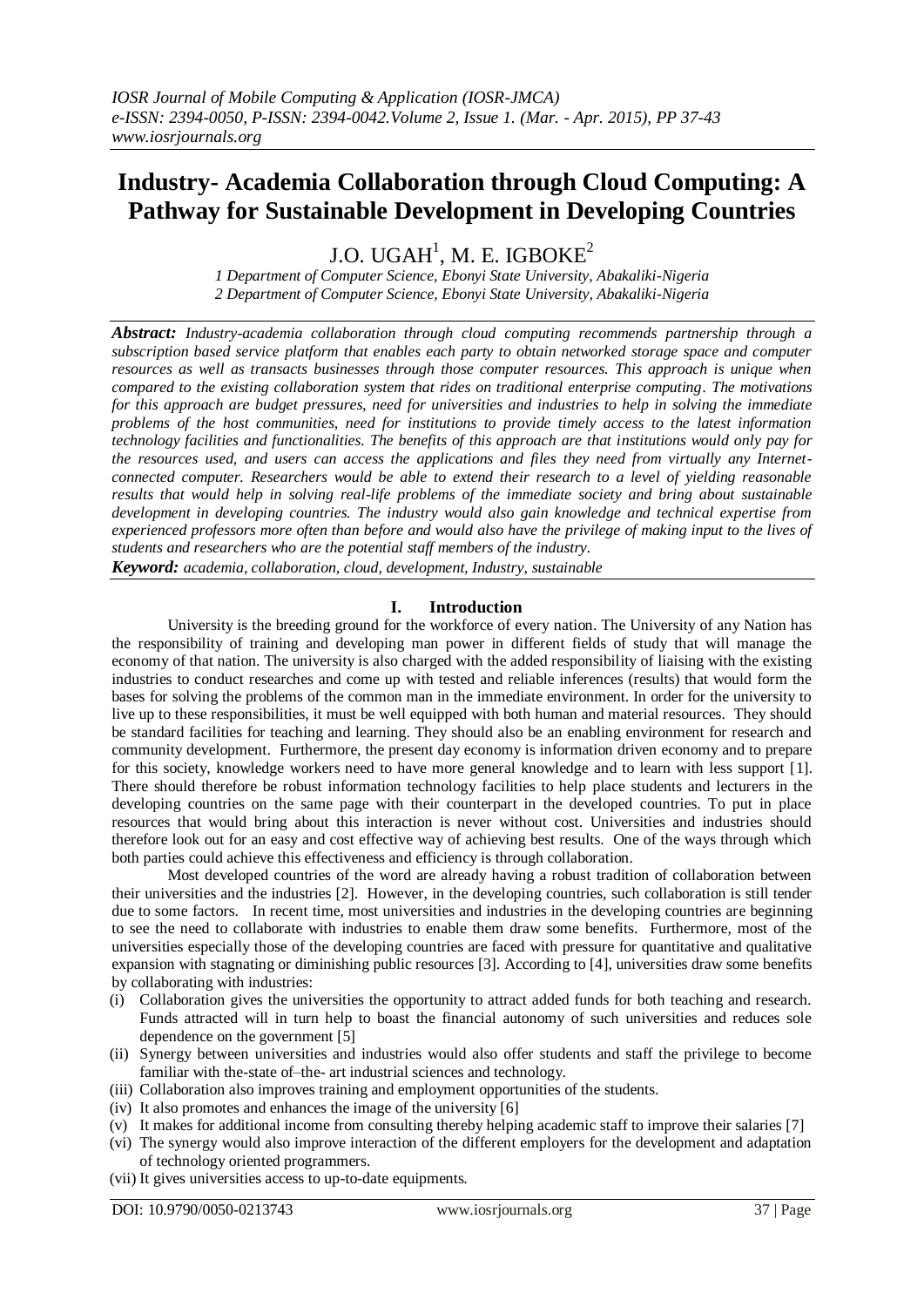In spite of the benefits identified above, the university's main mission for collaboration has always been the need to supply highly educated and trained people to work in government, public and industrial institutions. For the industries, collaboration with the universities gives such industries the opportunity of gaining access to complementary technological knowledge, tapping into a pool of skilled workers [8]. It also helps in providing training to existing and/or future employees. Synergy also helps them in gaining access to university facilities and equipment and gaining access to public and incentives. It further provides industrial researchers a way to test the validity of their own thinking and directions.

## **II. Previous Works**

Academic institutions act as an essential driver of economic development of any nation through her role in teaching and technology absorption, adaptation and diffusion. [3] Stated that the existence of relationships between higher institutions and industries became a common and widely acceptable phenomenon from the late nineties. It was noted that at that time, information on such successful business ventures was easily available as part of an information and communication strategy conducted by these institutions. Technological advancement has also brought about enhanced approach to information sharing even among higher institutions and industries collaborating together.

## **2.1 Types of university- academia collaboration**

According to [9], collaboration may be formal or informal. They also added that collaboration can either be short term or long term. In the case of short term collaboration, on-demand problem solving approach with predefined results is adopted. This type is always articulated through contract research, consulting and licensing. Long term collaboration involves the two parties having joint projects and public-private partnerships. This kind of collaborations are more strategic and helps to provide a multifaceted platform for firms to develop a stronger innovative capacity in the long run building upon the capabilities, methods and tools of universities [10].

In both developed and developing countries of the world, different types of university – industry collaboration has been identified. Some of the common once include:

- (i) Collaboration in continuing Education: sequel to the fact that the major role of academic institution is teaching, institutions has the courseware and capacity to provide training for high –end manpower development [11]. The industries in most cases do need some of these topics and teaching to help them execute their jobs or produce their products. The universities sometimes may have a need to go for short term courses in some faculties of the company. These needs bring universities and industries to collaborate for mutual benefits. Also, the effectiveness and output of working professionals in both parties will be enhanced when they collaborate.
- (ii) Collaboration in Research: Here, the major reason for collaboration is research. In addition to teaching, the university is also saddled with the responsibility of developing new knowledge in research that will directly or indirectly help in solving the problems of immediate environment. Collaboration with industries will help the universities secure more funds to conduct researches and also gives them access to empirical data from the industries easily. For the industries, the collaboration helps them to gain access to complementary technological knowledge and seeks to reduce risks by sharing the costs of research and development [12].
- (iii) Producer-consumer Interaction [11]. Here the relationship is a situation where one party produces while the other party is the consumer/user of the product. It may just be a kind of feed back loop where an industry provides input back to the academic institutions regarding the institution's observations in a given industry's product. In some cases, this kind of collaboration does not occur in a well structured manner. Both side will s just maintain a distant relationship.

Apart from these three types discussed briefly above, whenever universities and industries sees some good reasons to partner together, they may engage in a form of collaboration.

The benefits of university-industry collaboration are clearly evident in some developing countries. [12] explained in his work that the study he carried in some developing countries such as Colombia shows that academia-industry collaboration substantially increase the propensity of firms to introduce new product and to patent. It is also worthy of note that in developing countries, a major concern which would bring about collaboration is the poor quality of education and the lack of financing available to the universities. This need in most cases drives the universities to looking for make-up funds from external agents.

In spite of many benefits accrued to academia- industrial collaboration, there are some known barriers and challenges for collaboration. Some of the conflicting issues are summarized in the table below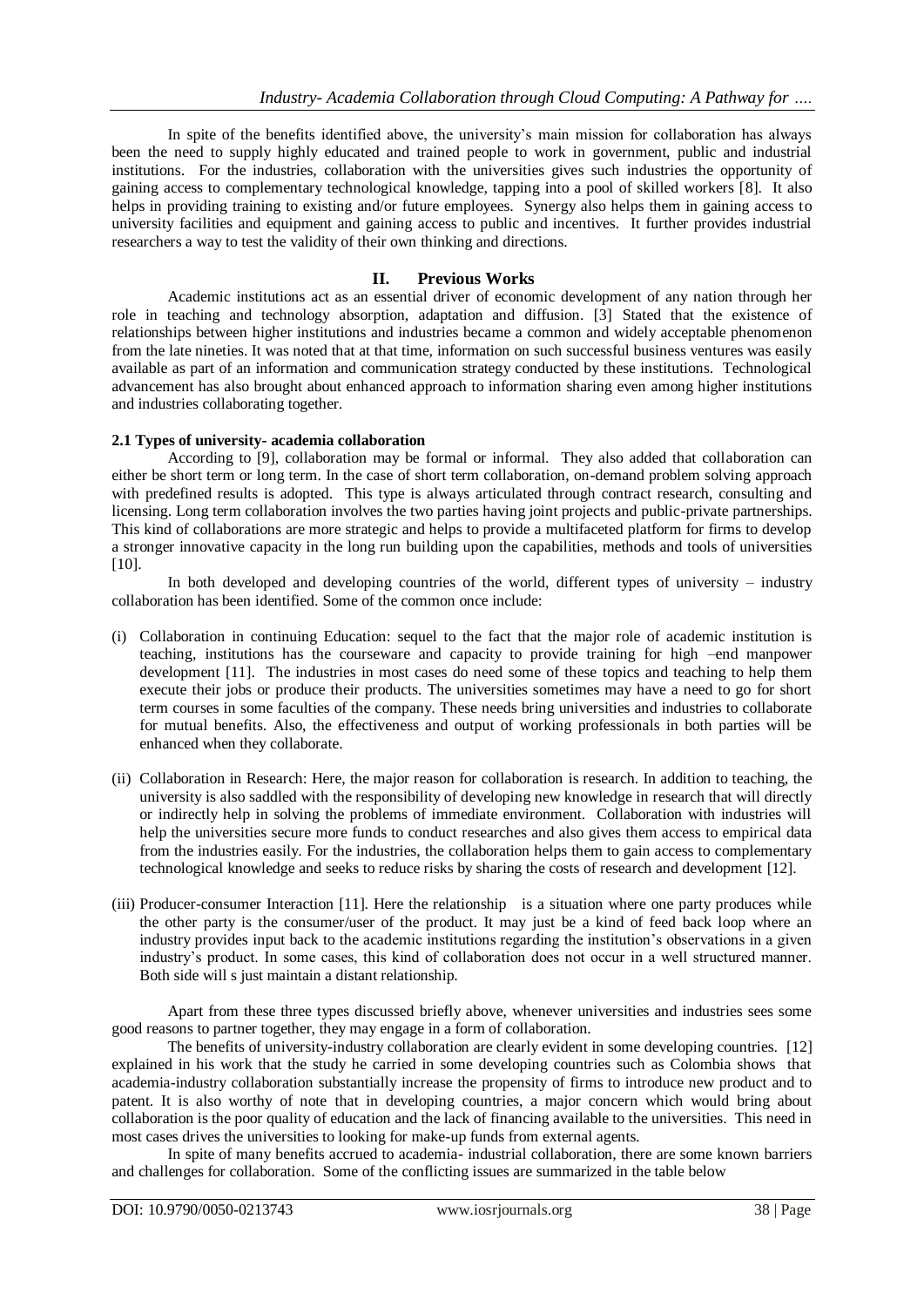*Industry- Academia Collaboration through Cloud Computing: A Pathway for ….*

| <b>Factor</b>                                                                                                                                                                                                                                                                              | <b>Industry</b>                                                                                                                                          | University                                                                                                               | <b>Remarks/solution</b>                                                                                                   |
|--------------------------------------------------------------------------------------------------------------------------------------------------------------------------------------------------------------------------------------------------------------------------------------------|----------------------------------------------------------------------------------------------------------------------------------------------------------|--------------------------------------------------------------------------------------------------------------------------|---------------------------------------------------------------------------------------------------------------------------|
| Output                                                                                                                                                                                                                                                                                     | Industries are interested in how<br>quickly new patents or new<br>products can be obtained                                                               | University researchers are<br>basically motivated to publish<br>research results as fast as<br>possible                  | They must establish a common<br>ground to operate                                                                         |
| <b>Inherent Mismatch</b>                                                                                                                                                                                                                                                                   | Industries focuses on fast<br>commercial results                                                                                                         | Universities focuses on basic<br>research                                                                                | Collaboration still yields result but at<br>the long run                                                                  |
| Intellectual property (IP)<br>Right                                                                                                                                                                                                                                                        | Industries are concerned about<br>misalignment of expectation<br>with regards to intellectual<br>property rights and making a<br>profit from them $[12]$ | Researchers in the universities<br>are concerned first in making<br>discoveries of new knowledge<br>and to publish them. | Agreements must be reached in a<br>timely manner that establishes and<br>ensures the ability of each party to<br>deliver. |
| <b>Recommendations:</b> Functional and successful industrial-academia collaboration should therefore avoid conflict with the mission of either<br>party. They should from the word go streamline negotiations to ensure timely conduct of the research and the development of the research |                                                                                                                                                          |                                                                                                                          |                                                                                                                           |

Table 1: some conflicting issues in academia-industry collaboration and the way out

## **2.2 Concept of sustainable Development**

findings.

Sustainable development is development that meets the needs of the present without compromising the ability of future generations to meet their own needs [13] explicitly explained that sustainable development as the ability of any economy to support the needs of the people of a country over a period of time taking into consideration the economic, social and ecological constraints of that country. From this explanation, it follows that for development to be sustainable, it should embrace at least three basic components. These components include:

(i) A development that is sustainable must support the needs of the people of a given economy at a given time.

(ii) A sustainable development must not bring about anything that would cause a harm or damage to the environment [14]

(iii) A sustainable development must have some limits because the achievement of sustainable development requires the integration of not only its economic, but also its environmental and social components at all levels  $[15]$ 

It is important for us to establish here that development is not only good but also necessary. In view of this, the basic issue to look at would be how to achieve this development in a way that allows future generation to keep using the resources we use today. Although some people think that our forefathers never cared much about us when they developed, it is imperatives for us to balance certain factors when we are pursing development to avoid having serious consequences in the near future.

Universities have made various landmarks in the process of designing approaches and mechanisms to bring about sustainable development in the host environment [3]. However, many of them have not succeeded in fully implementing the principles of sustainable development into practice due to a combination of reasons, varying from lack of institutional interest, to limited resources. To fully implement the principle of sustainable development therefore, we recommend that universities should collaborate through a proactive and cost effective means such as cloud computing.

# **III. Methodology**

The methodology recommended for the industry-academia collaboration is cloud computing methodology. This is different from the tradition enterprise computing approach that has been used over time. There are different types of cloud that can be considered for use such as the private cloud, public cloud, hybrid cloud and community cloud. For this case study, we considered community cloud the best option. This is because community cloud is a multi-tenant cloud service model that is shared among several or organizations and that is governed, managed and secured commonly by all the participating organizations or a third party managed service provider [16]. The goal of community cloud is to have participating organizations realize the benefits of a public cloud with added level of privacy, security and policy compliance associated with private cloud. Community cloud platform if used for industry-academia collaboration will give room to both the industries and the universities involved to gain access to share resources and exchanged services under high secured environment with minimal intrusion from outsiders.

# **IV. Discussions**

From our discussion so far, it is clear that collaboration between academia and industries is increasingly a critical component of efficient national innovation systems. Although it is clear that collaboration between these two parties would bring about mutual benefits among them and help catalyze sustainable development, developing countries particularly need a strategy that is easy, innovative, and cost-effective in order to sustain the collaboration to a point of reaping these benefits. Cloud computing will provide the enabling environment that developing countries can easily cope with.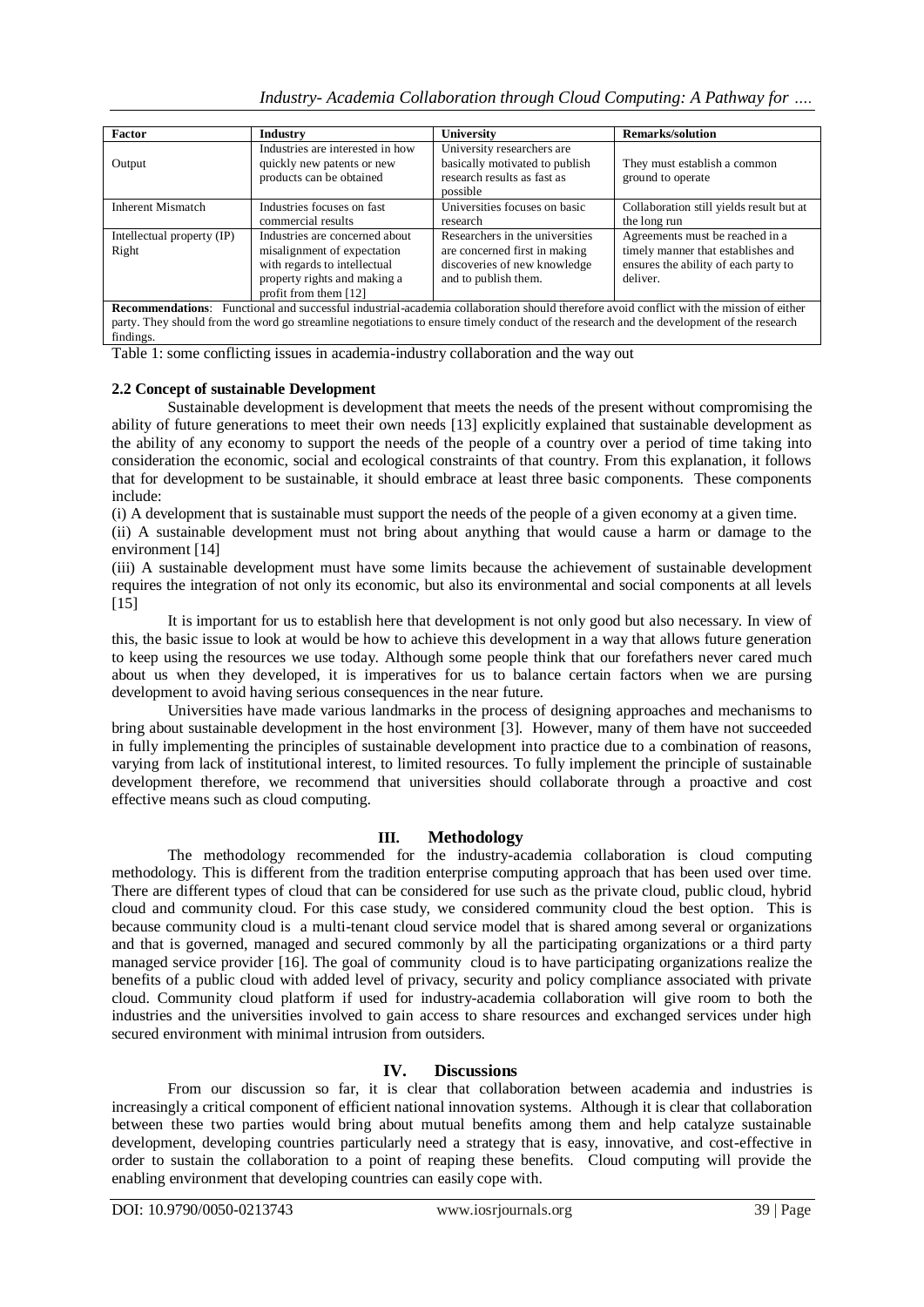## **4.1 Cloud computing as a better approach to industry-academia collaboration**

In the earlier part of this paper we establish the fact that industry-academia collaboration is paramount for economic development of any nation. However, it should be noted here that such alliance is never cost-free. It does cost both the university involved as well as the industry something for both parties to be in such alliance. Collaboration through cloud computing promises cost- effectiveness, efficiency, and reliability and secure transactions between the parties. We shall therefore concentrate this section in discussing what cloud computing is all about, how it works, the different services one can enjoy. We shall pay particular attention to how cloud computing will help sustain industry-academia collaboration to a point of bring about sustainable development. Cloud computing is a subscription-based service where you can obtain networked storage space and computer resources [17] . In Cloud computing, scalable information technology resources and storage space are delivered over the Internet. These recourses include applications, services as well as the infrastructure and services over the network. Usually an individual or organization can purchase these resources on an-as needed basis and by so doing avoid the capital costs of software and hardware. [18] Explained that with cloud computing information technology capacity can be adjusted quickly and easily to accommodate changes in demand. This is far better and more cost-effective when compared to the traditional enterprise computing. In traditional enterprise computing, IT departments forecast demand for applications and capacity and invest time and money to develop those resources in-house or purchase them from others and operate them in-house.

#### **4.2 Significance of cloud computing**

Many advantages abound for using cloud computing in industry-academia collaboration. Some of these advantages includes among others the following:

- (i) Cloud computing helps organization present Information technology with a fundamentally different model of operation [19]. It utilizes the maturity of web applications and break through in the computer world to provide better computing services
- (ii) Cloud allows for efficient management, upgrade, maintenance, disaster recovery, failover functions and thereby bringing about increased reliability and cost minimization [19].
- (iii) According to [20], cloud computing also helps organizations to monitor current needs and make as-you-go adjustments to increase or decrease capacity and reduces paying for unused capacity.
- (iv) Cloud computing helps universities gain the flexibility of being able to respond quickly and spontaneously to requests for new services by purchasing them from the cloud.
- (v) Scalability is another key features of cloud computing. This feature provides another benefit for the universities using cloud computing. It particularly offers help for research projects that require vast amount of storage or processing capacity for a limited time.
- (vi) Cloud computing encourages IT organizations and providers to increase standardization of protocols and processes so that the many pieces of the cloud computing model can interoperate properly and efficiently [21]
- (vii) Cloud computing helps IT providers to make IT cost transparent and by so doing match consumption of IT services to those who pay for such services [20]
- (viii) With cloud computing, software is hosted by the cloud provider and does not need to be installed or maintained on individual computers around campus. In addition, institutions pay only for the resources used and users can access the applications and files they need from almost any Internet-connected computer [5].
- (ix) Cloud computing helps an institution to increase operational efficiency and focus scarce resources on services that makes an institution unique.
- (x) Cloud services are more easily accessed by both students and members of staff of an institution.

#### **4.3 Types of Cloud Providers**

There are three types of cloud providers that one can subscribe to. The providers include: software as a Service (SaaS), Platform as a Service (PaaS), and Infrastructure as a Service (IaaS) [22]. These three types differ in the amount of control that you have over your information, and on the contrary, how much you can expect your provider to do for you. Discussed below is what you can expect from each type of cloud provider.

**1. Software as a Service -** A software-as- a- service (SaaS) provider gives subscribers access to both resources and applications. SaaS makes it unnecessary for you to have a physical copy of software to install on your devices. SaaS also makes it easier to have the same software on all of your devices at once by accessing it on the cloud. The services offered software as a service cloud providers is quite essential in promoting industryacademia collaboration. This is because since with this service, it becomes unnecessary for you to have a physical copy of your software installed on all your devices, it brings about convince and reduction in both time wastage and cost. Updating of licensed software also becomes an easy task since it would mostly be done through one end.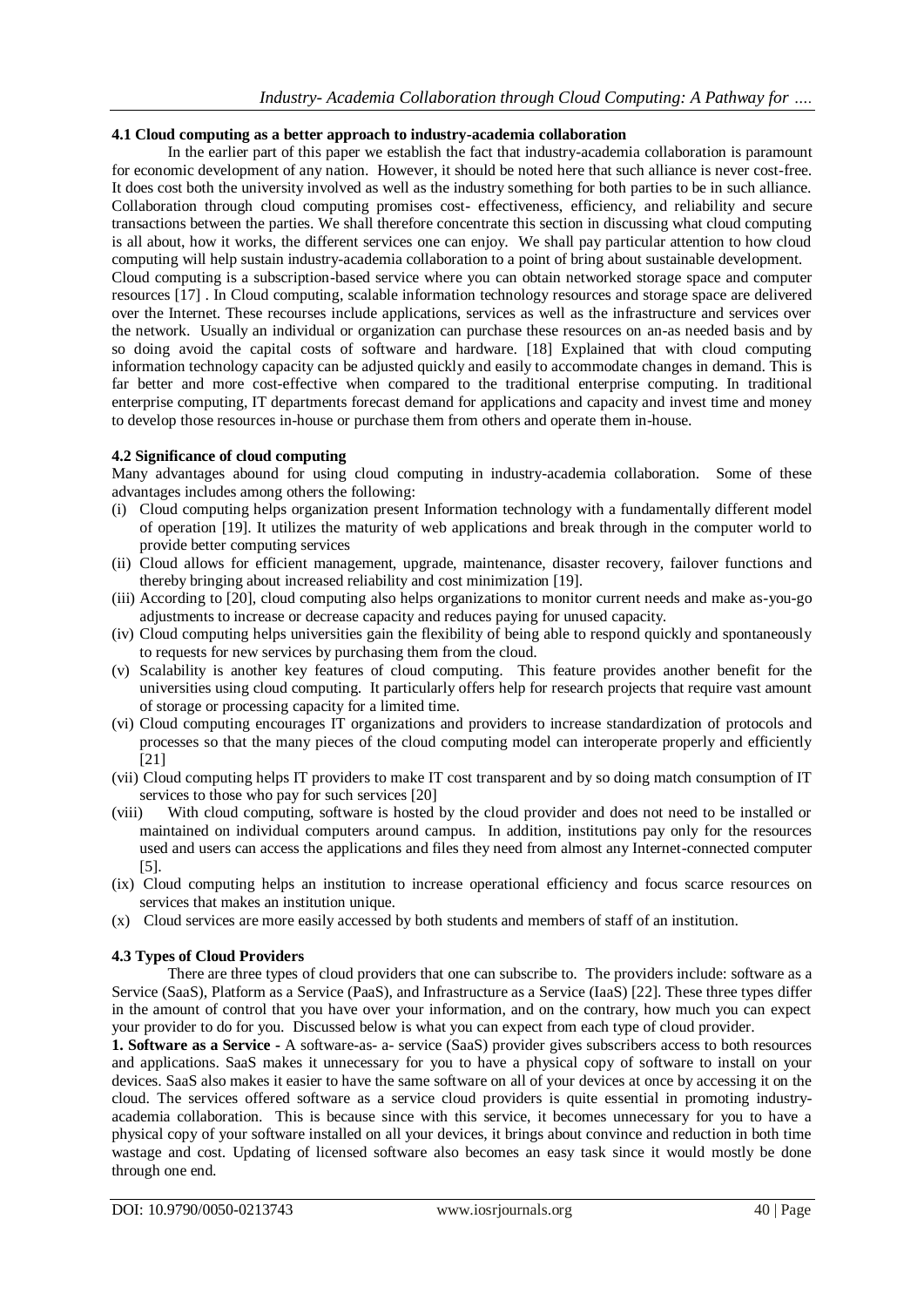**2. Platform as a Service –** A platform-as-a service (PaaS) provider allows the creation of web applications quickly and easily and without the complexity of buying and maintaining the software and infrastructure underneath it [23].PaaS system goes a level above the Software as a Service setup. A PaaS provider gives subscribers access to the components that they require to develop and operate applications over the internet. This again is very useful to both the industry and the university that are collaborating together. Since you now have access to the components you require developing and operating applications, It would be easier for both industry and university researchers to do real research with minimum distractions.

**3. Infrastructure as a Service –** An Infrastructure as a Service (IaaS) provider delivers cloud computing infrastructure – servers, storage, network and operating systems – as an on-demand service. Rather than purchasing servers, software, datacenter space or network equipment, clients instead buy those resources as a fully outsourced service on demand [24]. In an IaaS agreement, the subscriber completely outsources the storage and resources, such as hardware and software that they need. Infrastructure as a service is greatly needed for industries and universities to effectively collaborate.

On the overall, cloud users are allowed by the providers to choose their level of control over his information and the type of services he wants from the service provider.

### **4.4 Cloud computing benefits for industry-academia collaboration**

Cloud computing offers a lot of benefits to subscribers. However, the organizations concerned should structure their operations in such a manner that they can best use the architectural and deployment paradigms that cloud computing supports. Some of the specific benefits that cloud computing offers include among others the following:

(i) **Cloud computing helps to minimize infrastructural risk:** In tradition enterprise computing each organization is saddled with the responsibility of designing the IT infrastructural needs. The organization in turn develops these IT infrastructures in-house or procures, install and maintain. Cloud computing removes the risk of purchasing too much or too little infrastructures to cloud providers. With this infrastructural risk released to cloud providers, scalability needs is as well the duty of cloud providers.

- (ii) **Cloud computing Lowers cost of entry:** From the point (i) we see that infrastructure is rented, not purchased. The cost is controlled and capital investment can be zero [24]. Also the massive scale of cloud providers helps to minimize cost, helping to further reduce the cost of entry.
- (iii) **Cloud computing Increases Pace of Innovation:** Due to low cost of entry which cloud computing provides, it helps to level the playing field, allowing start companies and newly established and not well funded universities to fit into the business of the day.
- (iv) **Cloud computing helps to reduce run time and response time:** Since IT infrastructure is usually provided by cloud providers, subscribers would likely have the opportunity of using many servers at the same time. This feature would help organizations, universities having bulky or even batch jobs to accomplish execution of such jobs in few seconds thereby reducing run time and as well as response time.

#### **4.5 Security issues to consider while using the cloud**

Security is usually a major concern for all cloud users. A manager of an organization who uses tradition enterprise computing is already conversant with having full control of all information stored and processed locally within the organization. In traditional approach, users typically operate inside a secure perimeter protected by a corporate firewall. Information on the Internet including the cloud is no longer being processed and stored in one location like that of the traditional computing enterprise. Because these information travel from one location to another, it becomes vulnerable to attack by hackers. It becomes necessary for all cloud subscribers to understand the security measures that their cloud providers have in place. In addition, it would also be good for all cloud users to take some personal precautions.

The first thing to do is to ensure that the contract between you and the cloud service providers should do the following [25] (i) state explicitly the cloud provider's obligation to securely handle sensitive information and its obligation to comply with privacy law. (ii) spell out the cloud providers' liabilities' for mishandling sensitive information. (iii) Spell out cloud providers liabilities for data loss, (iv) spell out rules governing the ownership of data, (v) specify the geographical regions where information and backups can be stored.

In addition, all cloud subscribers should try to take the following measures since data is often the most valuable of a company's assets and must be protected.

- (i) Encrypt data at rest so that if any intruder is able to penetrate a cloud provider's convenience security, the data cannot be interpreted.[26]
- (ii) Encrypt data on transit whenever such data would pass over public infrastructure and could be observed by third party.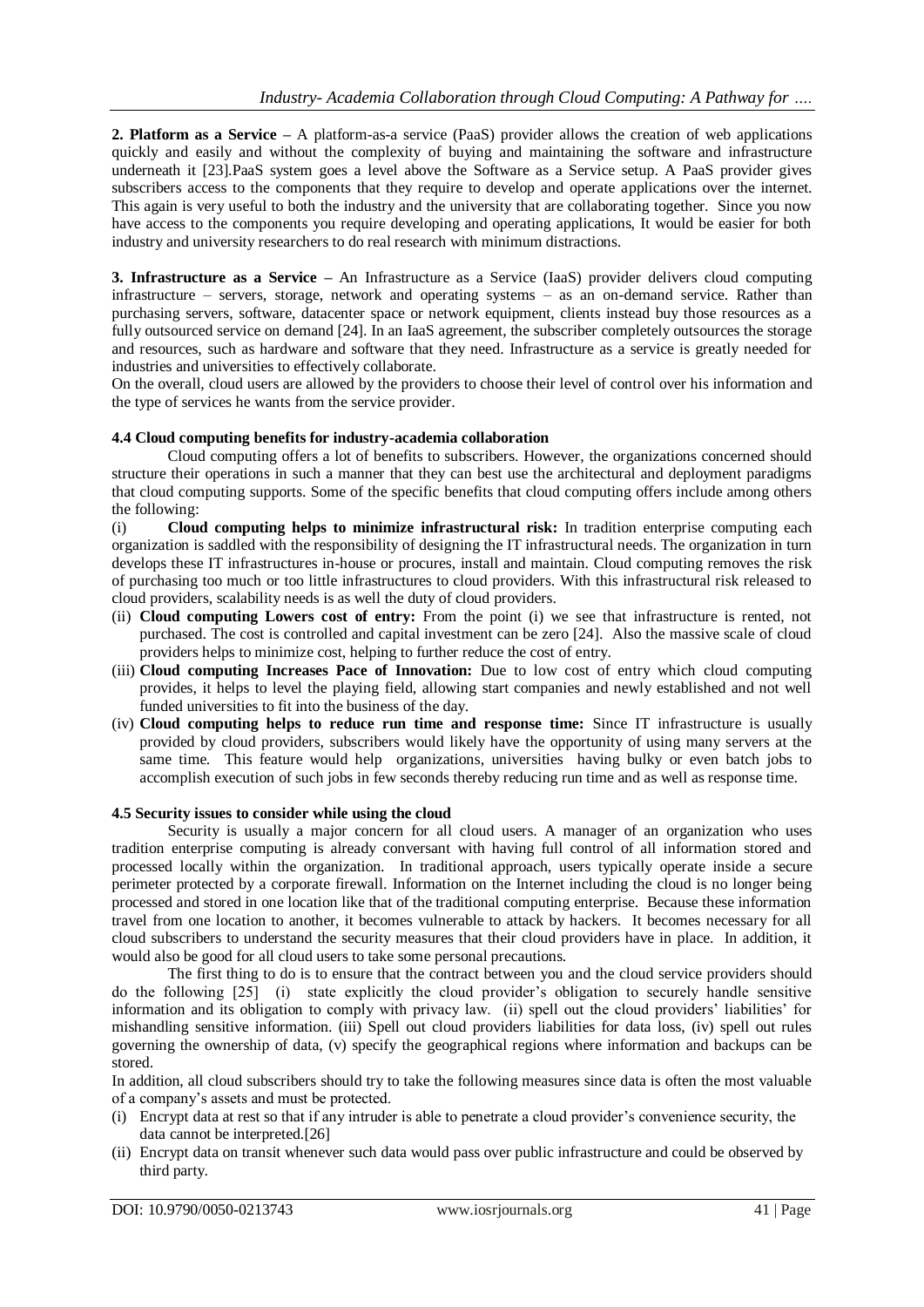- (iii) Insist on strong authentication between application components so that data is transmitted only to known parties.
- (iv) Pay attention to cryptography and how algorithms are cracked and are replaced by new ones over time [25].
- (v) Monitor customer's login/password access. Consider who manages the authentication server and whether is the company or the cloud provider's control

#### **V. Conclusion**

From our experience as academics, we have come to appreciate the strategic position the university and the industry occupy especially in the developing countries. We have come to know that the University is saddled with the responsibility of grooming the populace to help them fit into the economy. Another basic role of the academia is research. Research brings about new knowledge and discoveries in different subject areas. The discoveries made in research is used by the industries in building products that in turn help to address the immediate problems of the larger society. Industries on the other hand make use of the knowledge and technologies discovered both by their technical staff and researchers from the universities in building and developing various products that brings about sustainable development in any nation. In developing countries like Nigeria, most researches done does not really translate to practical and practicable principles, techniques, theories, laws and even goods/products and services that would provide solutions to the problems of a common man in the society. The reason for this situation is basically due to the fact that most universities in the developing countries are not well funded. Effective collaboration between academia and the industry would bridge this gap and would help researchers extend their research to a level of yielding reasonable and useful results that would help in solving real-life problems in the society. The industry would also benefit by tapping knowledge from experienced academics. They would also have the privilege of making input to the lives of those who may eventually become potential staff member of the industry and would help to man some critical sectors of the industry. To make these envisaged benefits real to the common man and the society at large, a proactive approach to collaboration such as cloud computing should be adopted. This approach is most suitable in our highly interactive and information driven society. Cloud computing will help foster a functional collaboration between industry and the academia and would help both party in fulfilling their crucial roles in the economy especially in the developing countries.

#### **References**

- [1]. P.W. Beverly, Building intelligent interactive tutors, student-centered strategies for revolutionizing e-learning (Morgan Kaufmann Publishers San Francisco London 2009). Pp. 1-10, 11-23, 49.
- [2]. M.M. Michaela, Managing university-industry relations, a study of institutional practices from 12 different countries. international institute journal for educational planning (Rue Eugene Delacroix 75116 Paris, 2000). 7(9), Retrieved online on at: [http://www.unisco.org/iiep.](http://www.unisco.org/iiep)
- [3]. L.F. Walter, about the role of Universities and their contribution to sustainable development. International association of Universities. (2011). Online from http//:www.palgrave.journal.com./hep/
- [4]. D.J. Michael, Collaboration between the academic world and the industry, an interview with Prof Dr. Michael Junger. Elsevier, 2009. 5-9
- [5]. P. Yusuf, University-industry links; policy dimensions in how universities promote economic growth, 2011. Retrieved online on 20<sup>th</sup> May 2015 at [: http://demo.netcommiabs.com/innovation/pdf](http://demo.netcommiabs.com/innovation/pdf)
- [6]. P. Jonathan, M. Stev, E. Bruce, H. Elizaberh, and A. Stuart, Collaboration between universities: An effective way of sustaining community-university partnership. International journal of research,  $2008$ . Retrieved online on  $10<sup>th</sup>$  febuary,  $2015$  at : <http://dx.doi.org/10.5130/ijcre.v4i0.1773>
- [7]. R. Anderson, and C. Nelson, Collaboration in distance education: Ontario's Contact (North/Contact Nord Canada 1989), 209–210.
- [8]. J. Hagdoom, N. Link, and S.Vonortas, Research partnership, research policy, national policies to attract research and development incentives in developing countries. (2000).
- [9]. K. Koschatzky, and T. Stahlecker New forms of strategic research collaboration between firms and universities in the German research system, International journal of technology transfer and commercialization. 2010.
- [10]. J. Pankaj, Challenges in industry-academia collaboration, unpublished note from pankaj Jalote, (2000). Dept of CSF IIT Kanpur.<br>[11]. J. Guimon, Promoting university-industry collaboration in developing countries: The
- [11]. J. Guimon, Promoting university-industry collaboration in developing countries: The innovation policy platform, 2013
- [12]. O.Ayodele, Building sustainability science curriculum in Nigeria, accommodating local adaptation leveraging technology and enhancing areas of improvement for quality assurance 2007, Paper presented at the proceeding of the Science Teachers Association of Nigeria.
- [13]. [http://www.articlesbase.com/nature-articles/sustainable-development-for-developing- countries-174628.html.](http://www.articlesbase.com/nature-articles/sustainable-development-for-developing-%20%20countries-174628.html)
- [14]. [http://www.un.org/esa/dsd/index.shtml?utm\\_source=OldRedirect&utm\\_medium=](http://www.un.org/esa/dsd/index.shtml?utm_source=OldRedirect&utm_medium)
- [15]. redirect&utm\_content=dsd&utm\_campaign=OldRedirect
- [16]. M. Dan, Cloud computing: theory and practice. Elsevier Inc. 3 Jansen, (Wayne Street, Waltham, 02451, USA 2013).
- [17]. A. Tanenbaum, and S. Van, Distributed systems: principles and paradigm (Upper Saddle River, NJ, USA: Prentice Hall PTR; 2001)
- [18]. Y.Wang, and. C. Wang, Large-scale social intelligence reasoning on cloud, 2010." Proc IEEE 2nd Int. Conf. on Cloud Computing Technology and Science , pp. 529–536, 2010.
- [19]. H. Strowd, and G. Lewis, Cloud Computing,check in System-of-Systems Technologies: CMU/SEI-2010-TN-009 (Carnegie Mellon University, 2010)[. http://www.sei.cmu.edu/library/abstracts/reports/10tn009.cfm](http://www.sei.cmu.edu/library/abstracts/reports/10tn009.cfm)
- [20]. H. Alexa, and C. James, The NIST definition of cloud computing at United State computer Emergency Readiness Team US-CART ,(2011). online at http://csrc.nist.gov/publications/drafts/800-145/Draft-SP-800-145\_cloud-definition.pdf.